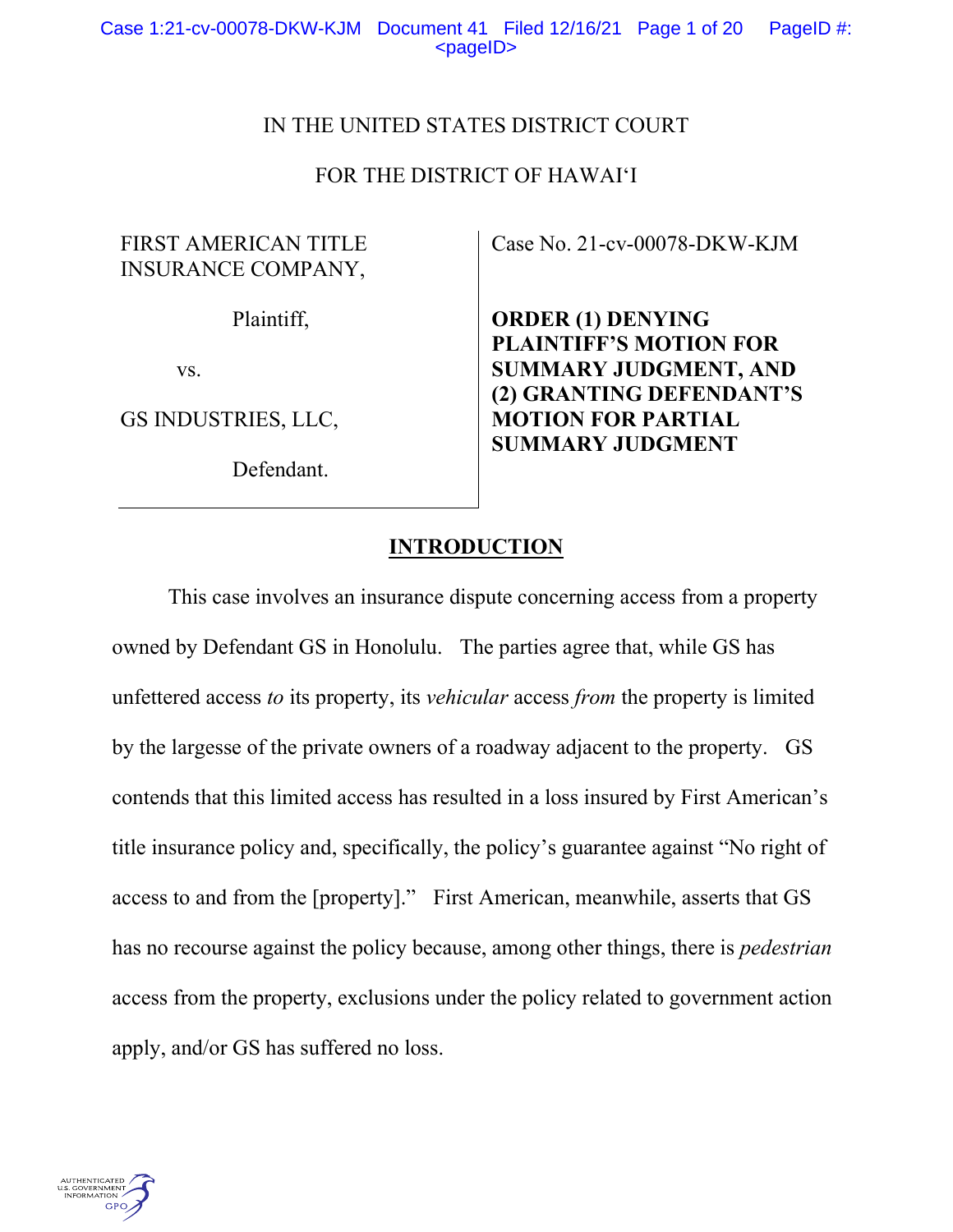#### Case 1:21-cv-00078-DKW-KJM Document 41 Filed 12/16/21 Page 2 of 20 PageID #: <pageID>

Having reviewed the parties' briefs and evidentiary submissions, the Court finds that, except as explained below, GS' arguments carry the day. More precisely, the term "access" in the policy is ambiguous and, thus, must be construed against First American. Further, based on the arguments presented, the policy's government exclusions do not apply. Finally, while the evidence is currently far from clear whether a loss under the policy has actually been suffered, GS is entitled to pursue its diminution in value theory resulting from a covered risk. Therefore, First American's motion for summary judgment, Dkt. No. 23, is DENIED, and GS' motion for partial summary judgment, Dkt. No. 28, is GRANTED, to the extent set forth herein.

## **STANDARD OF REVIEW**

Pursuant to Federal Rule of Civil Procedure 56(a), a party is entitled to summary judgment "if the movant shows that there is no genuine dispute as to any material fact and the movant is entitled to judgment as a matter of law." The moving party is entitled to judgment as a matter of law when the non-moving party fails to make a sufficient showing on an essential element of a claim in the case on which the non-moving party has the burden of proof. *Celotex Corp. v. Catrett*, 477 U.S. 317, 323 (1986). In contrast, when the moving party bears the burden of proof, "it must come forward with evidence which would entitle it to a directed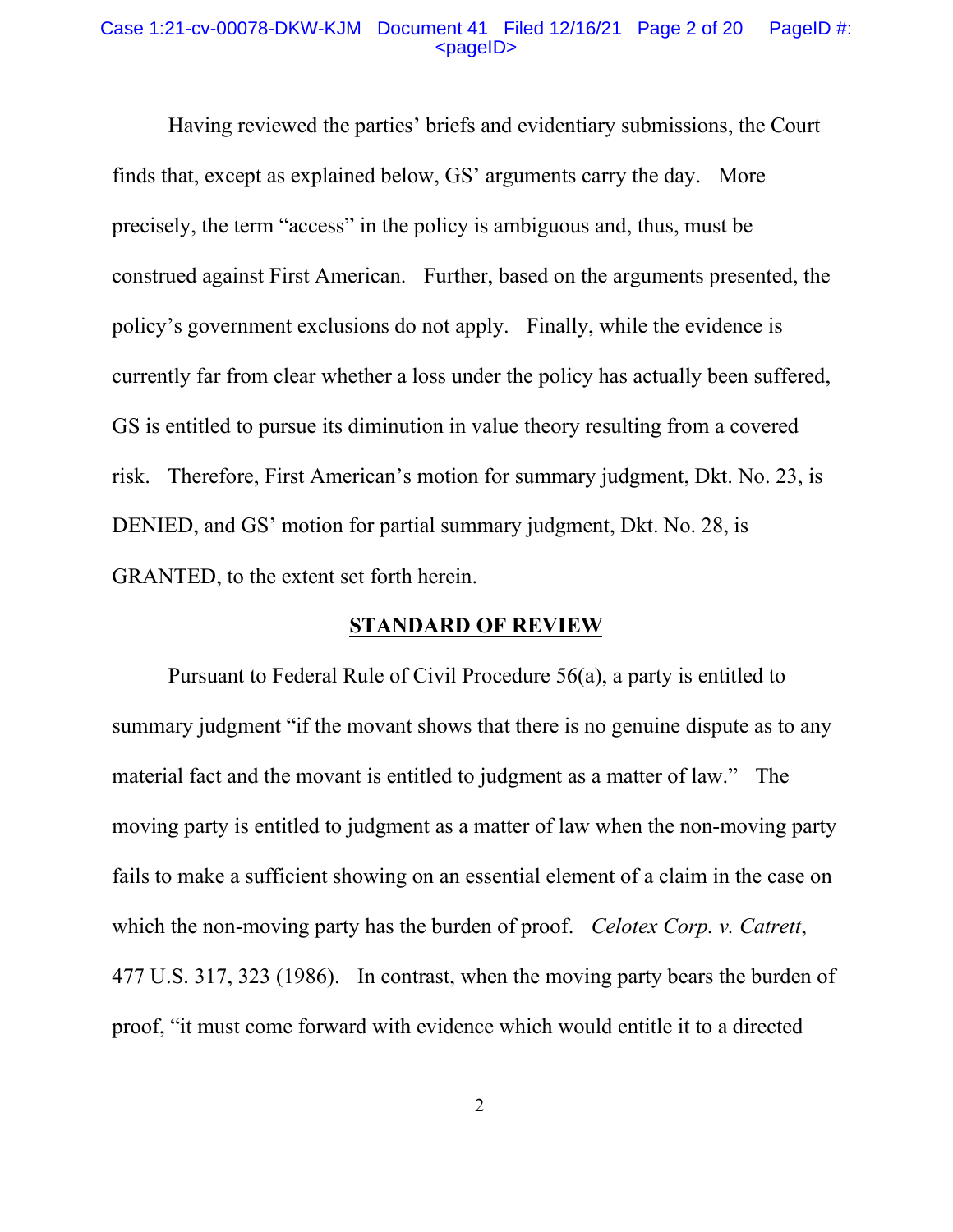#### Case 1:21-cv-00078-DKW-KJM Document 41 Filed 12/16/21 Page 3 of 20 PageID #: <pageID>

verdict if the evidence went uncontroverted…." *Houghton v. South*, 965 F.2d 1532, 1536 (9th Cir. 1992). This means that the movant "must establish beyond controversy every essential element" of its claims. *See S. Cal. Gas Co. v. City of Santa Ana*, 336 F.3d 885, 888 (9th Cir. 2003) (quotation omitted). In assessing a motion for summary judgment, all facts are construed in the light most favorable to the non-moving party. *Genzler v. Longanbach*, 410 F.3d 630, 636 (9th Cir. 2005).

#### **UNDISPUTED MATERIAL FACTS**

The facts set forth below are those that are undisputed (and/or not properly disputed), material, and established by the factual statements and evidence submitted by the parties in support of, and in opposition to, the pending motions for summary judgment.

On March 23, 2016, Defendant GS Industries, LLC (GS) took ownership of a parcel of real property located at 620 Waipa Lane, Honolulu, Oahu, Hawai'i (the Property). Plaintiff's Concise Statement of Material Facts (PCSF) at ¶ 10, Dkt. No. 24. GS' President is James Yamada. Defendant's Concise Statement of Facts (DCSF) at ¶ 13, Dkt. No. 29. At the time GS purchased the Property, it housed four buildings and a parking area that could accommodate as many as 50 cars. 11/3/21 Decl. of James Yamada at ¶ 6, Dkt. No. 29-1. The Property, in fact, hosted up to "several hundred" cars per month. *Id*. at ¶ 7.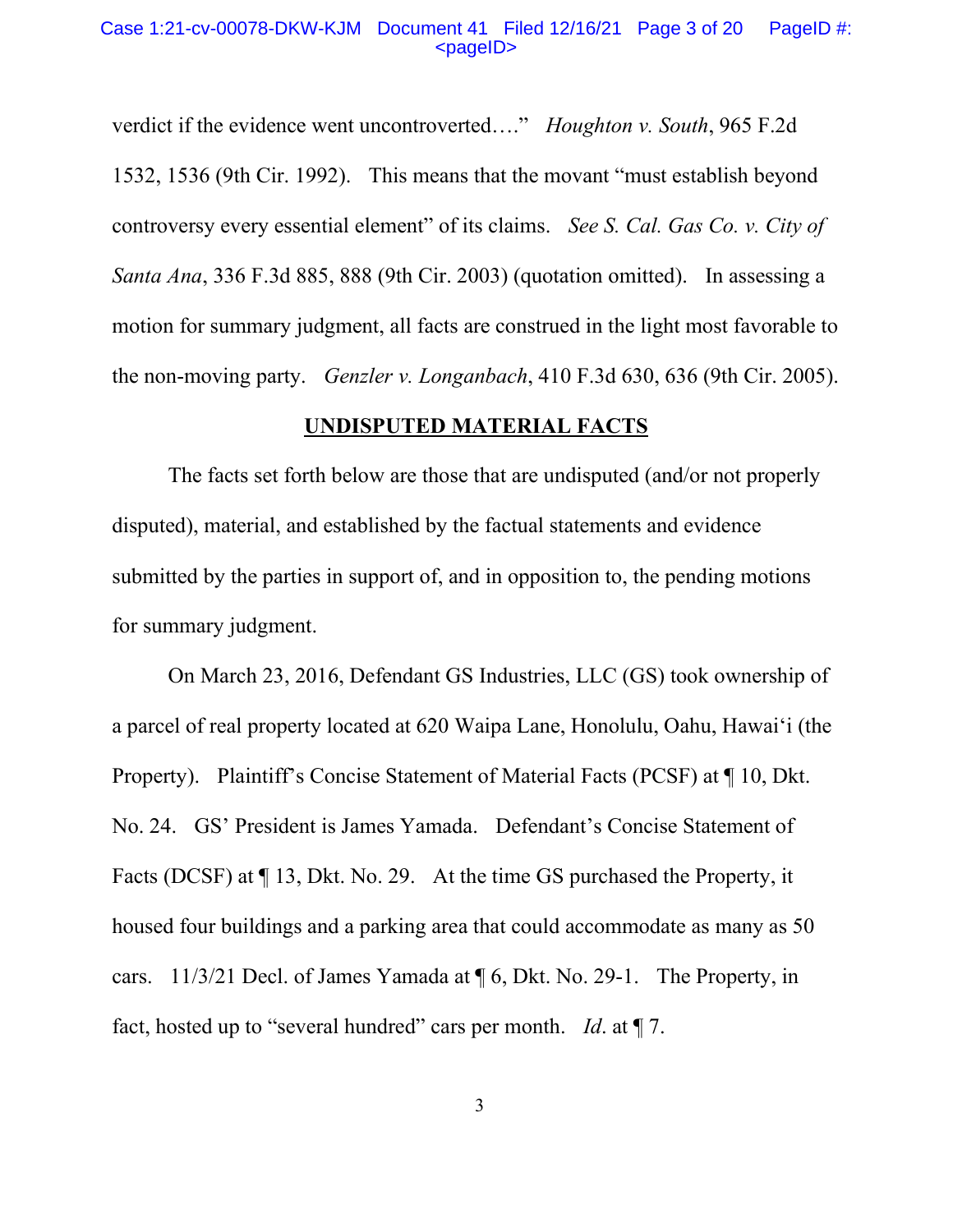#### Case 1:21-cv-00078-DKW-KJM Document 41 Filed 12/16/21 Page 4 of 20 PageID #:  $<$ pageID $>$

Also on March 23, 2016, GS obtained a title insurance policy from Plaintiff First American Title Insurance Company (First American) with respect to the Property (the Policy). *Id.* at  $\P\P$  11-12; DCSF at  $\P$  2.

The Policy names GS as the sole insured and insures GS' fee-simple interest in the Property in the amount of \$3,500,000. PCSF at ¶ 12. The Policy insures GS "against loss or damage, not exceeding [\$3,500,000], sustained or incurred by [GS] by reason of … [n]o right of access to and from the Land" (Covered Risk 4). *Id.* at  $\P$  13; DCSF at  $\P$  25. The Policy does not identify any issues with access to the Property, DCSF at ¶ 15, and does not define "access." The Policy, however, does define "Land" and does so as the Property. PCSF at  $\P$ 15.<sup>1</sup> "Land" is further defined as *not* including "any property beyond the lines of [the Property], nor any right, title, interest, estate, or easement in abutting streets, roads, avenues, alleys, lanes, ways, or waterways," *but* "this does not modify or limit the extent that a right of access to and from the Land is insured by this policy." 3/23/16 Owner's Policy of Title Insurance at 3, Dkt. No. 24-7. The definition of Land, in

<sup>&</sup>lt;sup>1</sup>While GS appears to oppose this factual statement, *see* Dkt. No. 34 at ¶ 15, GS does not oppose the fact that, in the Policy, "Land" is defined as the Property. GS' opposition, instead, appears to be that the definition of Land includes language omitted in First American's factual statement. *See id*. Herein, the Court has included all relevant language concerning the definition of Land in the Policy.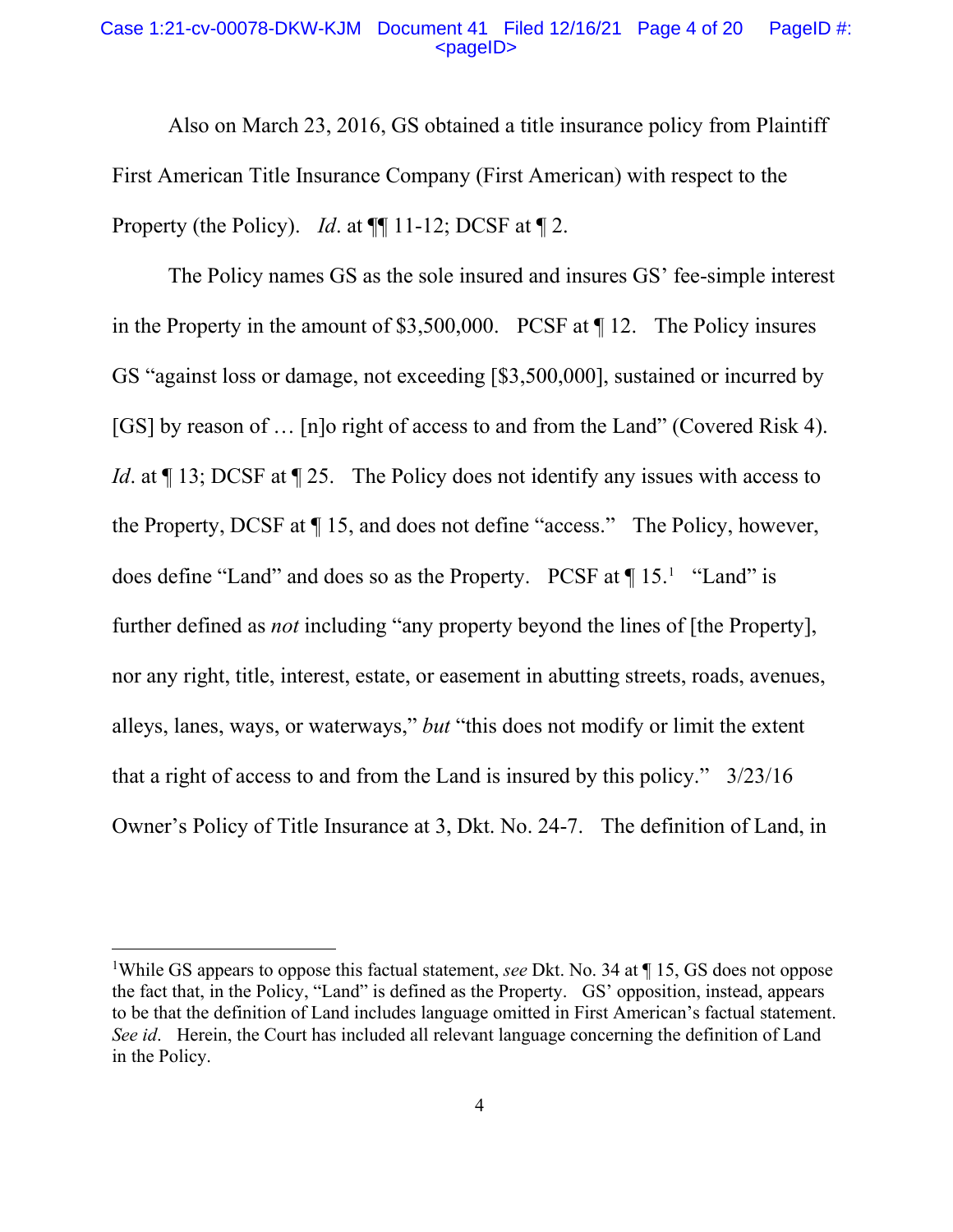#### Case 1:21-cv-00078-DKW-KJM Document 41 Filed 12/16/21 Page 5 of 20 PageID #: <pageID>

other words, does not modify First American's obligations under Covered Risk 4. PCSF at ¶ 16.

The Policy is a "contract of indemnity against actual monetary loss or damage sustained or incurred by [GS when GS] has suffered loss or damage by reason of matters insured against by [the Policy]." PCSF at ¶ 18. The Policy limits First American's liability to the lesser of \$3,500,000 or "the difference between the value of the Title as insured and the value of the Title subject to the risk insured against by [the Policy]." Owner's Policy of Title Insurance at 4.

The Policy excludes coverage for, *inter alia*, (i) any "governmental regulation (including those relating to building and zoning) restricting, regulating, prohibiting, or relating to [] the occupancy, use, or enjoyment of the Land" (Exclusion  $1(a)(i)$ ); (ii) any "governmental police power" (Exclusion  $1(b)$ ); or (iii) "defects, liens, encumbrances, adverse claims, or other matters … resulting in no loss or damage to [GS]" (Exclusion 3(c)). PCSF at ¶ 20. The Policy is governed by Hawai'i law. *Id*. at ¶ 14.

The Property is located in central Honolulu, northwest of N. Vineyard Boulevard and fronting Waipa Lane. DCSF at ¶ 3; PCSF at ¶ 6. A portion of Waipa Lane is owned by the City & County of Honolulu (Honolulu). PCSF at

5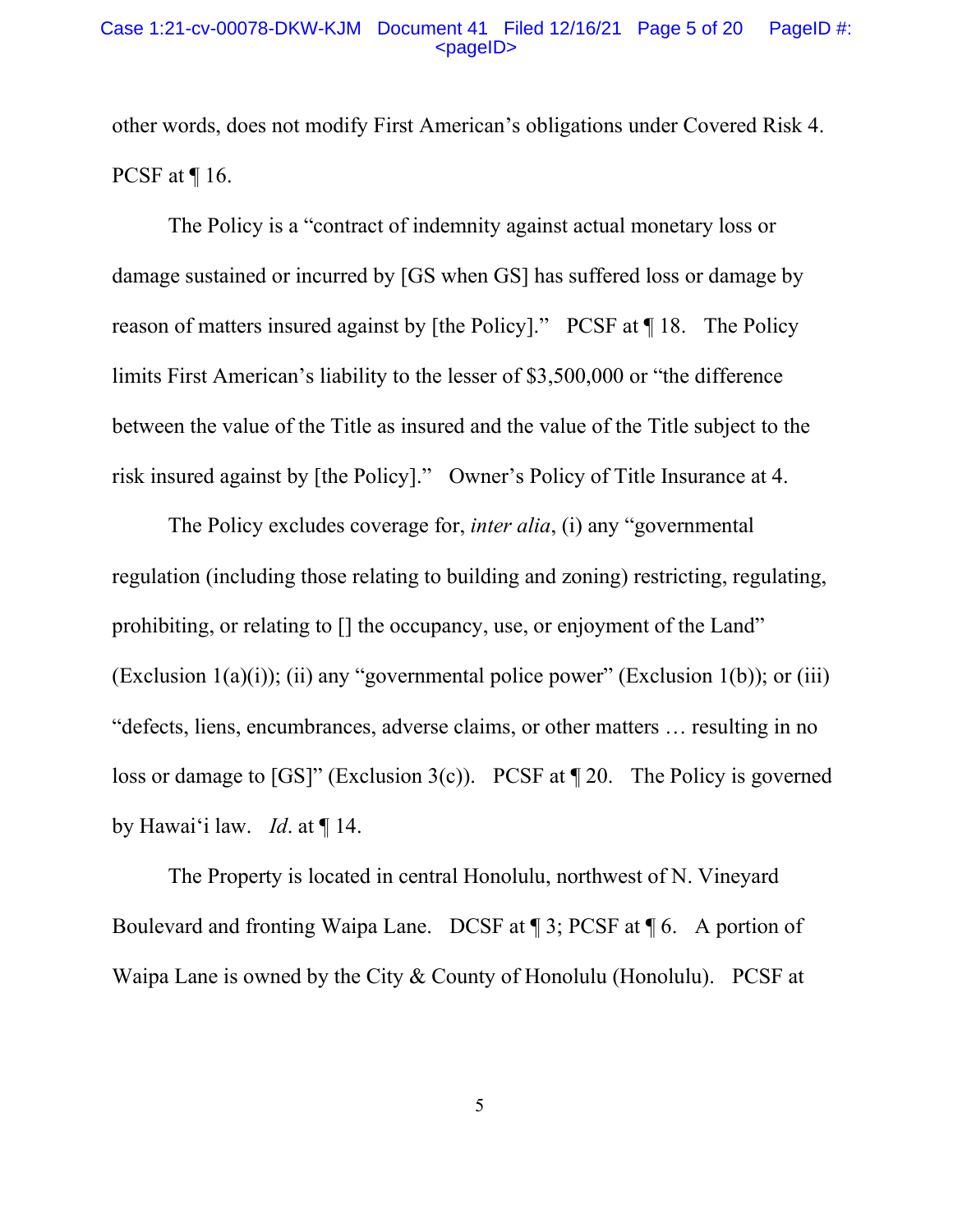#### Case 1:21-cv-00078-DKW-KJM Document 41 Filed 12/16/21 Page 6 of 20 PageID #:  $<$ pageID $>$

¶ 3. Two other parts of Waipa Lane, which are referred to herein as Parcel 86 and Parcel 91, are privately owned (collectively, the Private Waipa Lane Parcels). *Id*.

On July 17, 1956, Honolulu's Resolution 457 designated Waipa Lane as a one-way road to the extent that "[a]ll vehicular traffic shall move only from Waikiki (south) toward Ewa (north) entering from North Vineyard [Boulevard] in the near vicinity of the intersection of North Vineyard and Liliha Street[], then moving Ewa to its makai-mauka fork and continuing into North Vineyard [Boulevard]." PCSF at ¶¶ 1-2; 7/17/56 Resolution of the City & County of Honolulu, Dkt. No. 24-4 at 5-6.2

Vehicular access to (ingress) and from (egress) the Property is via Waipa Lane. DCSF at  $\P$  9. Ingress to the Property is made via the publicly owned portion of Waipa Lane. PCSF at ¶ 4. Vehicular egress from the Property is made via the Private Waipa Lane Parcels, which provide access to North Vineyard Boulevard. *Id*. at ¶ 5. Approximately 20 parcels of real property, including the Property, rely on the Private Waipa Lane Parcels for egress to North Vineyard Boulevard. *Id*. at ¶ 7. Although the Private Waipa Lane Parcels are not owned by Honolulu, on January 14, 2021, an employee−Jordan Dildy−of Honolulu's

<sup>&</sup>lt;sup>2</sup>In citing to the 7/17/56 Resolution of the City & County of Honolulu, the Court cites the page numbers assigned by CM/ECF in the top right corner of the document, *i.e*., Page 5 of 8.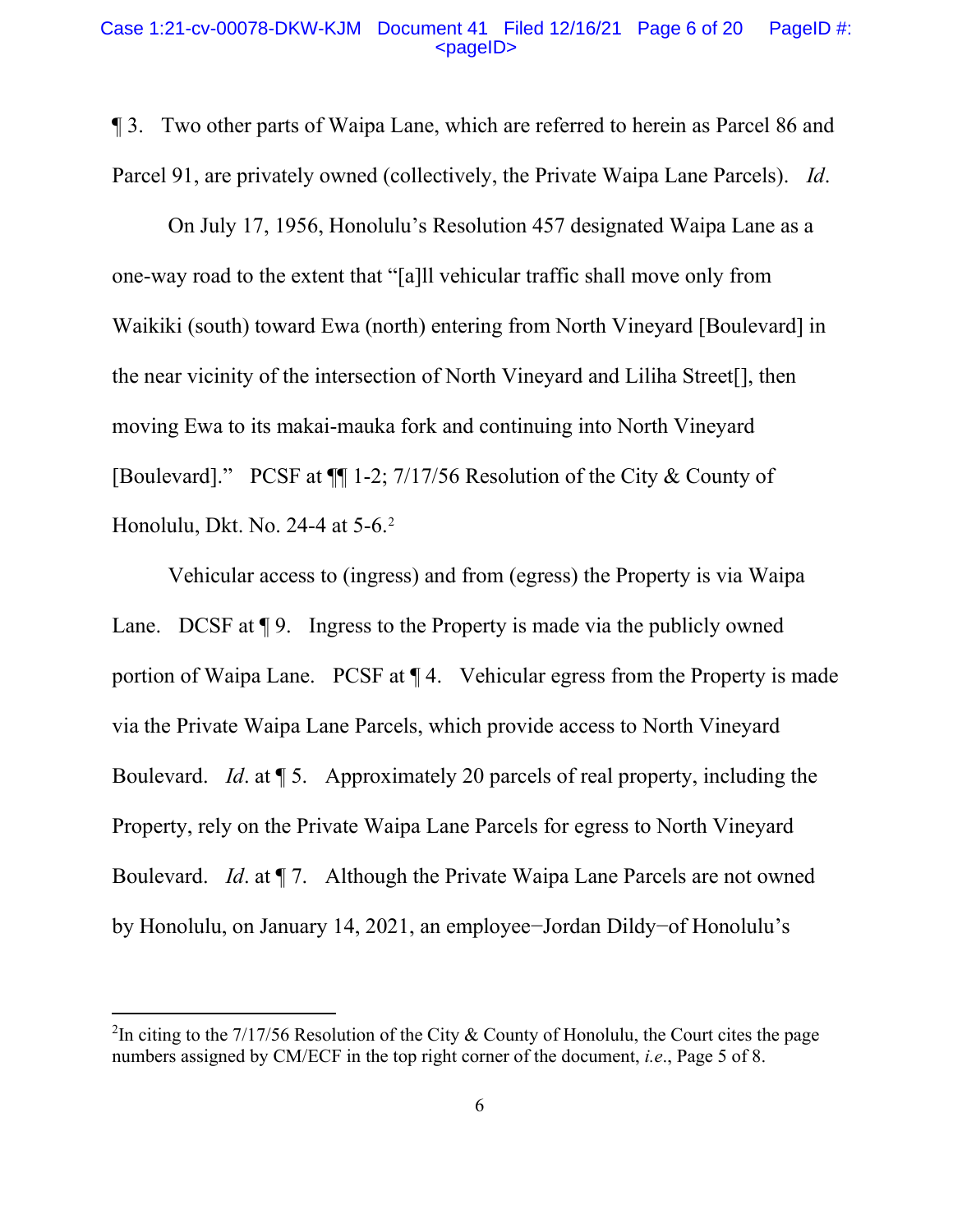#### Case 1:21-cv-00078-DKW-KJM Document 41 Filed 12/16/21 Page 7 of 20 PageID #:  $<$ pageID $>$

Department of Planning and Permitting (DPP) stated that Honolulu maintains the Private Waipa Lane Parcels and considers them to be public. 1/14/21 Email from Jordan Dildy to Aimee Hui, Dkt. No. 24-6 at 1. On January 26, 2021, the same DPP employee clarified that the portions of Waipa Lane that are privately-owned do not become public roads merely because Honolulu maintains them. 1/26/21 Email from Alan Van Etten to Amy Starrett & Aimee Hui (incorporating 1/26/21 Email from Jordan Dildy to Kenneth Wong), Dkt. No. 29-9 at 2-3.3

None of the owners of Parcels 86 or 91 have given notice to GS of their intent, or exercised their right, to block the use of Waipa Lane. DCSF at ¶ 10.

After purchasing the Property, GS entered into a lease of the same with Cedar Assembly of God Church (CAGC). DCSF at ¶ 19. Yamada was the founder and senior pastor of CAGC. *Id*. at ¶ 20. As part of CAGC's "vision", CAGC planned to expand the Property and build a transitional housing complex with 44 affordable rental apartments. Yamada Decl. at  $\llbracket 21$ .

In August 2019, CAGC applied for affordable housing exemptions from the DPP. PCSF at  $\P$  21. In response to CAGC's application, on October 4, 2019, the DPP issued a Notice of Incomplete Application (the Notice). *Id*. at ¶ 22; DCSF at

 $3$ In citing the  $1/26/21$  Email from Alan Van Etten to Amy Starrett and Aimee Hui, the Court uses the page numbers assigned by CM/ECF in the top right corner of the document, *i.e*., "Page 2 of 5."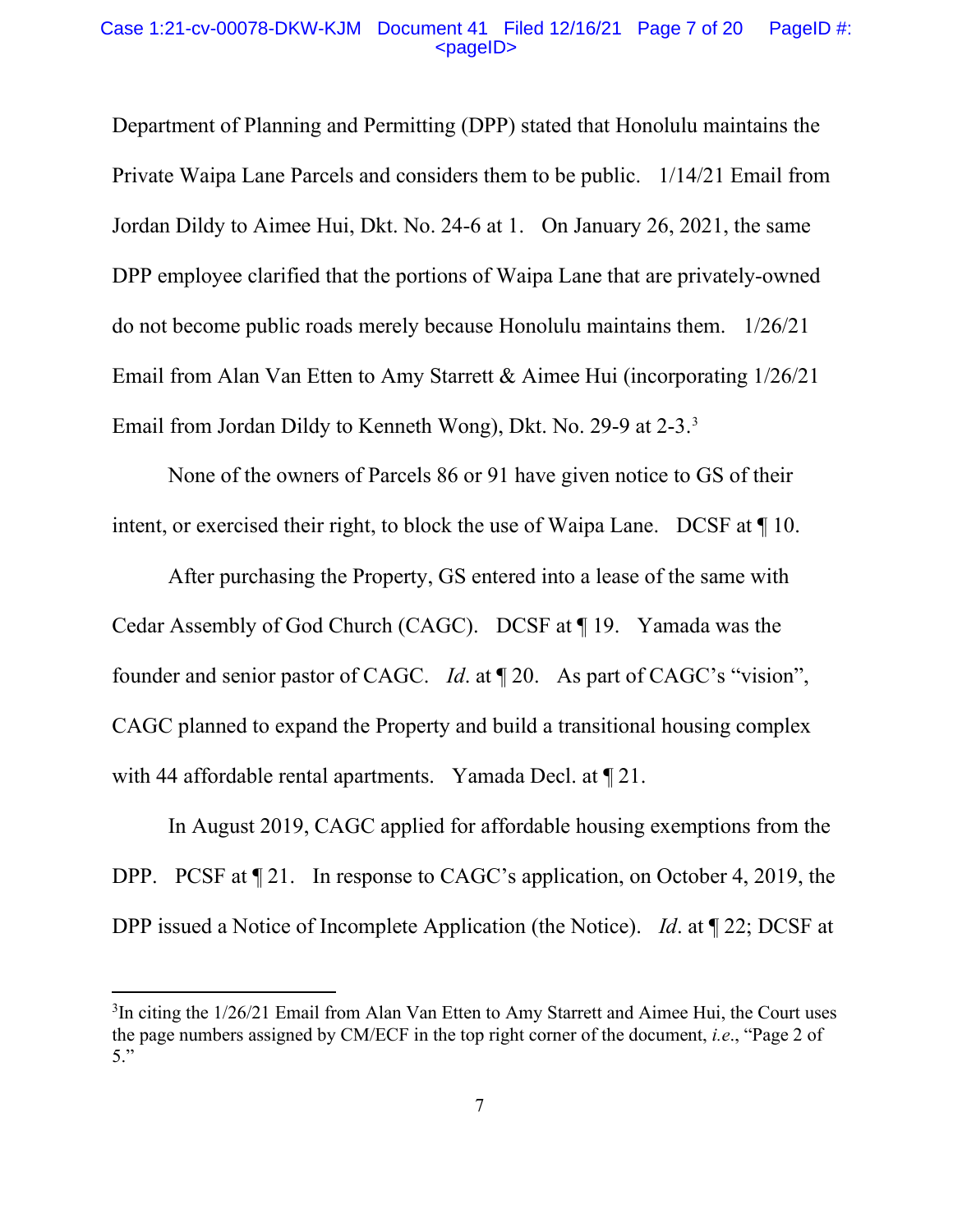#### Case 1:21-cv-00078-DKW-KJM Document 41 Filed 12/16/21 Page 8 of 20 PageID #:  $<$ pageID $>$

¶ 23. Among other "incomplete" items, the DPP's response observed that a portion of Waipa Lane was privately-owned, and CAGC had not shown any legal right to use the same. 10/4/19 Notice of Incomplete Application, Dkt. No. 24-5 at 72.4 The DPP stated that, in any resubmitted application, CAGC must show that it had a legal right to use the privately-owned portion of Waipa Lane. *Id*. According to Yamada, the Notice was the "first time" GS had been informed of the foregoing issue. Yamada Decl. at ¶ 23.

As a result of the Notice, on October 22, 2019, GS tendered a claim to First American (the Claim). PCSF at  $\P$  25. The Claim contended that Covered Risk 4 had been implicated because GS and CAGC lacked a right of access from the Property. *Id.* at  $\P$  26. The Claim further stated that "[t]he lack of road access has prevented [GS] from obtaining permits needed to develop the [Property]." 10/22/19 Email from Kenneth Wong to Lorrin Hirano, Dkt. No. 24-8. The Claim requested that First American "reimburse" GS for the purchase price of an interest in one of the Private Waipa Lane Parcels, which GS anticipated purchasing for approximately \$10,000. *Id*. 5

 $^{4}$ In citing to the 10/4/19 Notice of Incomplete Application, the Court uses the page numbers assigned by CM/ECF in the top right corner of the document, *i.e*., "Page 72 of 74." <sup>5</sup>In its concise statement of facts, First American asserts that the Claim requested that First American purchase an interest in the Private Waipa Lane Parcels. PCSF at ¶ 28. While GS does not oppose this assertion, Dkt. No. 34 at ¶ 28, the email to which First American cites (Dkt.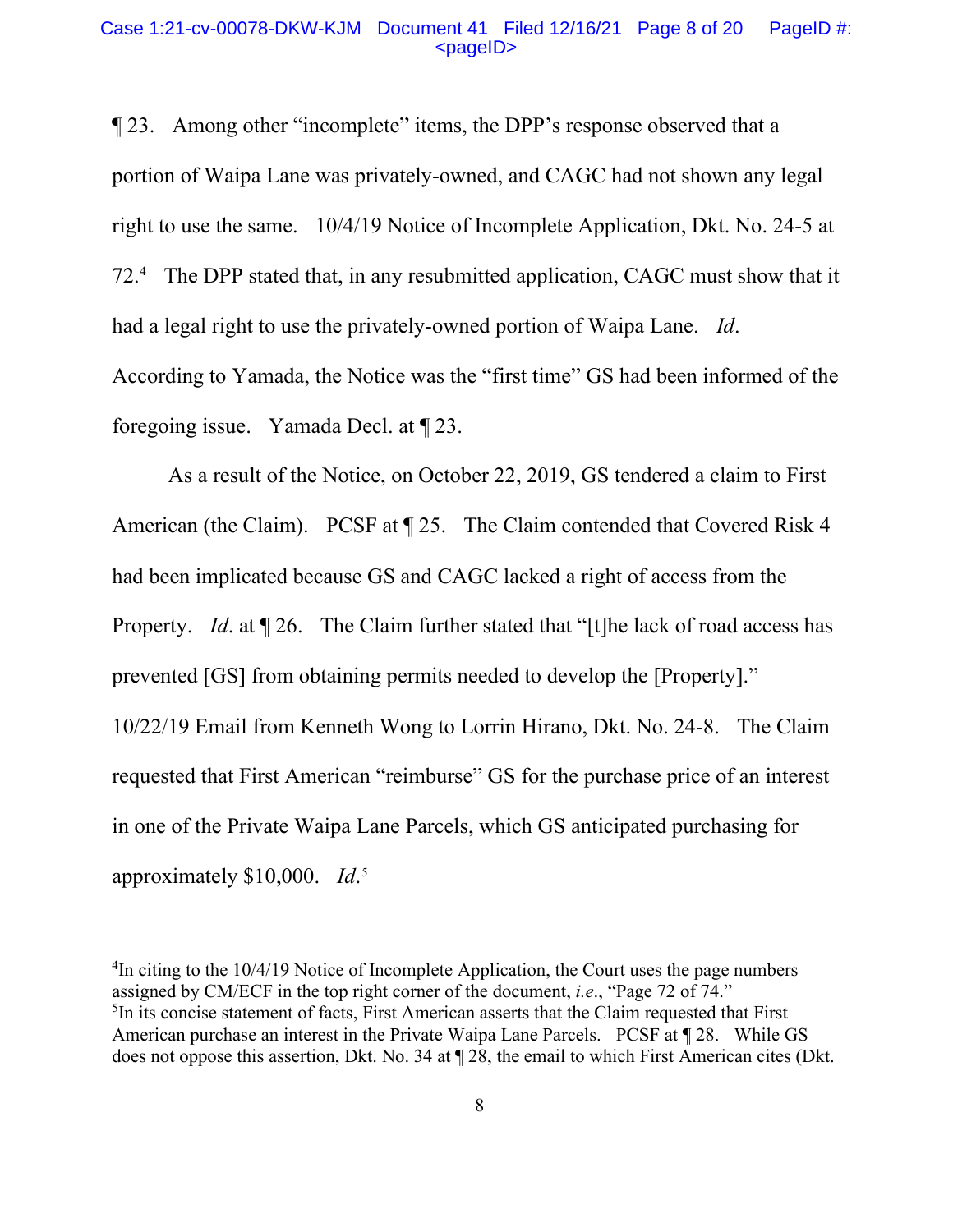#### Case 1:21-cv-00078-DKW-KJM Document 41 Filed 12/16/21 Page 9 of 20 PageID #:  $<$ pageID $>$

On January 28, 2020, First American denied the Claim. PCSF at ¶ 29.

First American did so because (1) the Policy did not insure vehicular access to and from the Property and (2) Exclusions 1(a)(i) and 1(b) applied. *Id*. at ¶ 30; DCSF at ¶ 29. First American's denial included a tax map of the Property, with relevant parcels of real property highlighted. 1/28/20 Letter from Amy Starrett to Kenneth Wong, Dkt. No. 29-7 at 8.<sup>6</sup> The tax map is a publicly available document. Decl. of Kenneth Wong at ¶ 7, Dkt. No. 29-3.

Thereafter, GS sent correspondence to First American, requesting that First American reconsider its denial. PCSF at ¶ 31. Among other things, GS stated that it had suffered damages in the form of fees incurred "in anticipation of securing requisite governmental entitlements to develop and finance its new 44 unit apartment development." 3/4/20 Letter from Alan Van Etten to Amy Starrett at 13-14, Dkt. No. 32-5.

First American denied GS' reconsideration request by letters dated April 2, 2020, August 4, 2020, January 26, 2021, and February 1, 2021. *Id*. at ¶ 32. In the letter dated April 2, 2020, First American additionally offered that coverage

No. 24-8), although far from a model of clarity, suggests that GS sought "reimburse[ment]" from First American and did not demand a direct purchase.

 ${}^{6}$ In citing to the 1/28/20 Letter from Amy Starrett to Kenneth Wong, the Court uses the page numbers assigned by CM/ECF in the top right corner of the document, *i.e*., "Page 8 of 9."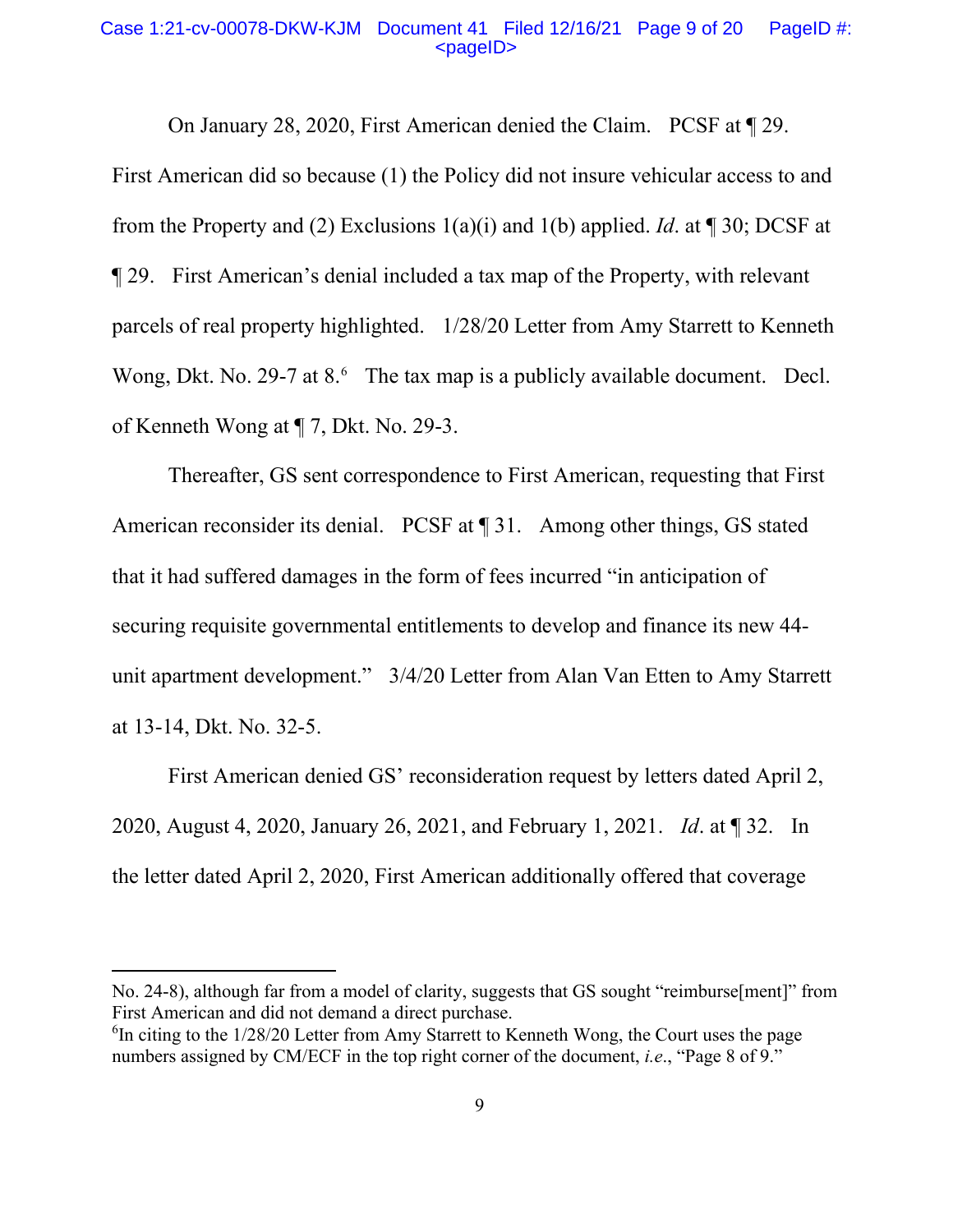had been denied because Waipa Lane was not part of the "Land" insured by the Policy. 4/2/20 Letter from Alexandra Wong to Alan Van Etten at 5, Dkt. No. 24- 10. In the letter dated January 26, 2021, First American added further that coverage had also been denied because Exclusion 3(c) applied. 1/26/21 Letter from Amy Starrett to Alan Van Etten at 1-2, Dkt. No. 24-12.

The parties attempted pre-suit mediation but did not reach an agreement. 10/28/21 Decl. of Aimee Hui at ¶ 5, Dkt. No. 24-2.

#### **RELEVANT PROCEDURAL BACKGROUND**

This lawsuit was initiated on February 8, 2021 with the filing of First American's Complaint against GS. Dkt. No. 1. Therein, First American seeks declaratory relief that: (1) the Policy does not cover any loss due to the lack of vehicular access from the Property (Claim One); (2) any loss due to the lack of vehicular access from the Property is subject to Exclusions 1(a)(i) and 1(b) (Claim Two); (3) any loss due to the lack of vehicular access from the Property is subject to Exclusion  $3(c)$  (Claim Three);<sup>7</sup> (4) the Policy does not afford coverage for a lack of interest in the Private Waipa Lane Parcels because Waipa Lane falls outside

<sup>&</sup>lt;sup>7</sup>Claim Three also alleges that any loss is excluded from coverage by Exclusion  $3(d)$  of the Policy. Dkt. No. 1 at  $\P$  27, 28(a). The summary judgment briefing, however, does not raise this exclusion as an issue and, therefore, the Court does not further address it.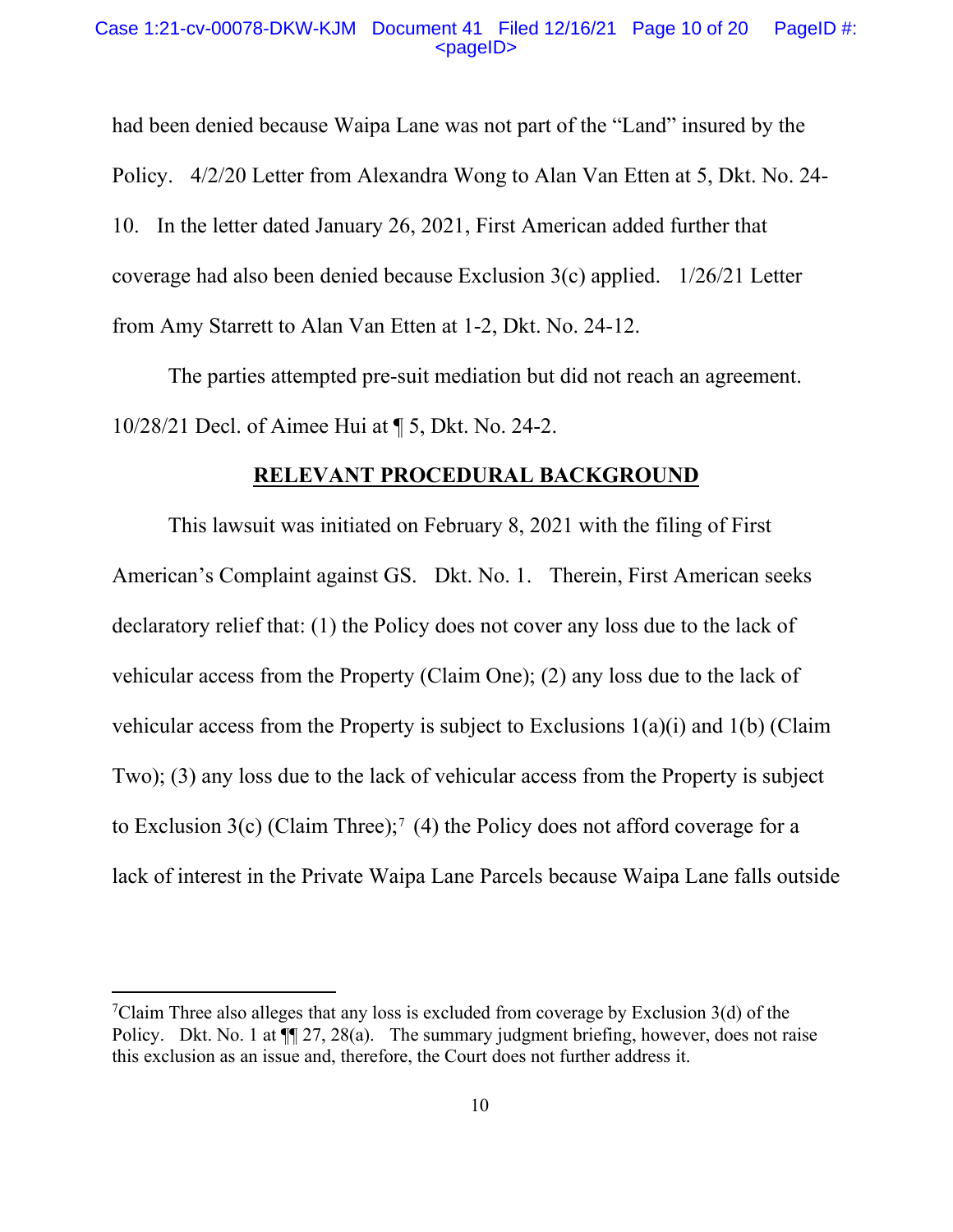#### Case 1:21-cv-00078-DKW-KJM Document 41 Filed 12/16/21 Page 11 of 20 PageID #: <pageID>

the Policy's definition of "Land" (Claim Four); and (5) the Policy affords no coverage for a lack of access from the Property (Claim Five).

GS has answered the Complaint and filed Counterclaims. Dkt. Nos. 9, 9-1. In its Counterclaims, GS seeks declaratory relief as to First American's duties under the Policy (Claim One) and attorney's fees (Claim Two). Dkt. No. 9-1.

On November 1, 2021, First American filed one of the instant motions for summary judgment, together with a concise statement of facts. Dkt. Nos. 23-24. First American seeks summary judgment with respect to all claims in its Complaint and all counterclaims asserted by GS (First American's motion). Dkt. No. 23. GS has filed an opposition to First American's motion, Dkt. Nos. 33-34, and First American has filed a reply, Dkt. No. 35-36.

On November 3, 2021, GS filed a motion for partial summary judgment, together with a concise statement of facts. Dkt. Nos. 28-29. GS seeks summary judgment on "three discrete questions of law": (1) whether the Policy insures vehicular access to and from the Property; (2) whether Exclusions  $1(a)(i)$  and  $1(b)$ apply; and (3) the damages or loss GS must establish under the Policy (GS' motion). Dkt. No. 28. First American has filed an opposition to GS' motion, Dkt. Nos. 31-32, and GS has filed a reply, Dkt. Nos. 37-38.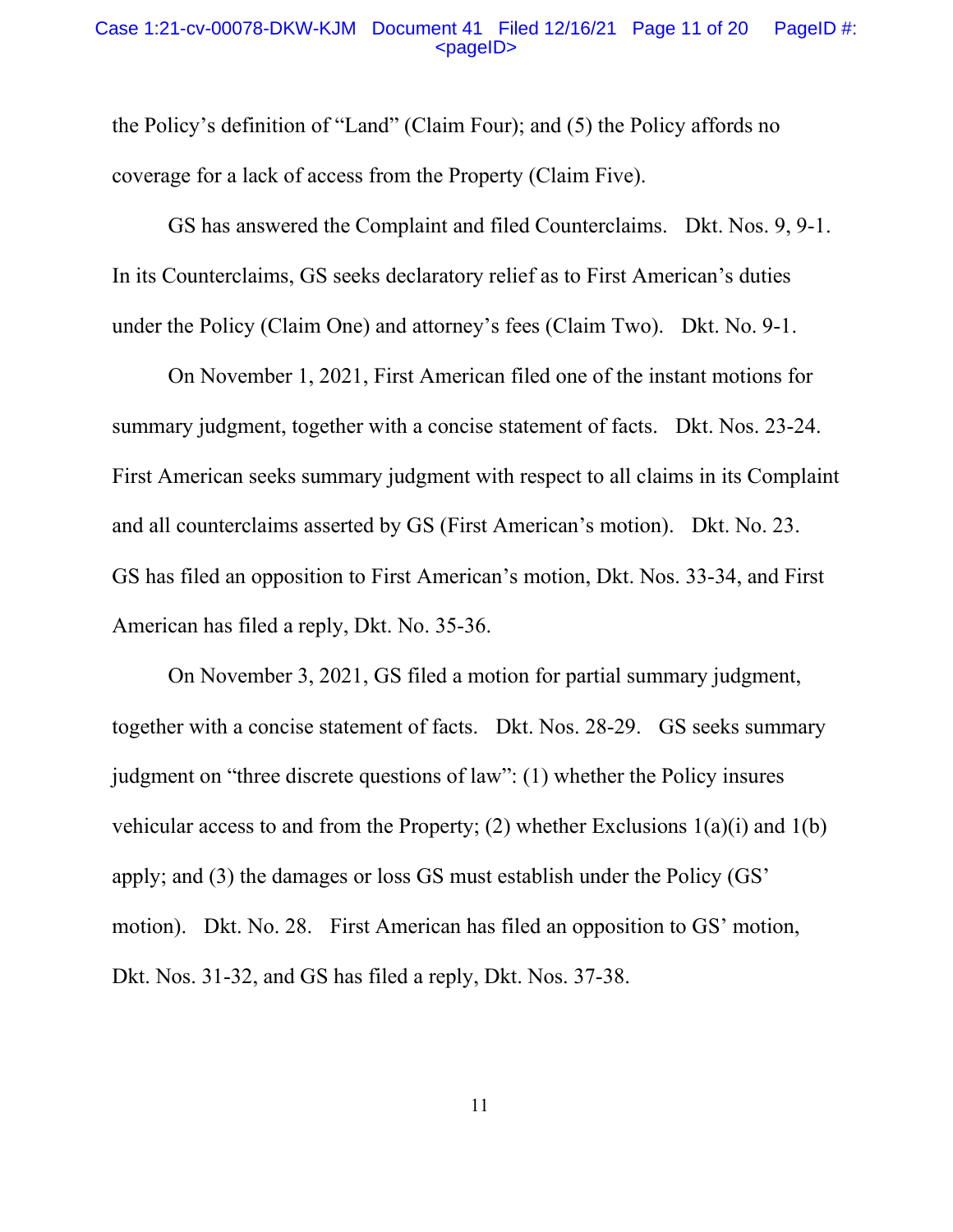This Order now follows.<sup>8</sup>

## **DISCUSSION**

In its motion, First American argues that it is entitled to summary judgment on all claims and counterclaims in this lawsuit based on four principal arguments: (1) the Policy does not insure vehicular access from the Property; (2) GS' claim for coverage does not concern "Land" insured by the Policy; (3) GS' claim is excluded from coverage by Exclusions  $1(a)(i)$  and  $1(b)$ ; and  $(4)$  GS has not suffered any loss resulting from a lack of vehicular access from the Property. Dkt. No. 23-1. For its part, GS argues that it is entitled to summary judgment because (1) the Policy insures a right of vehicular access from the Property; (2) Exclusions 1(a)(i) and 1(b) do not apply; and (3) GS has suffered a loss due to the lack of a right to vehicular access from the Property because the Property "is now valued at significantly less." Dkt. No. 28-1.

Because these arguments largely overlap, the Court addresses them together. The Court does so by addressing, first, the parties' lack of vehicular egress claims, second, whether GS may establish a loss from the alleged diminution in value of the Property, and, third, whether Exclusions 1(a)(i) and 1(b) apply.

 $8$ On December 6, 2021, the Court elected to decide the two pending motions for summary judgment without a hearing pursuant to Local Rule 7.1(c). Dkt. No. 40.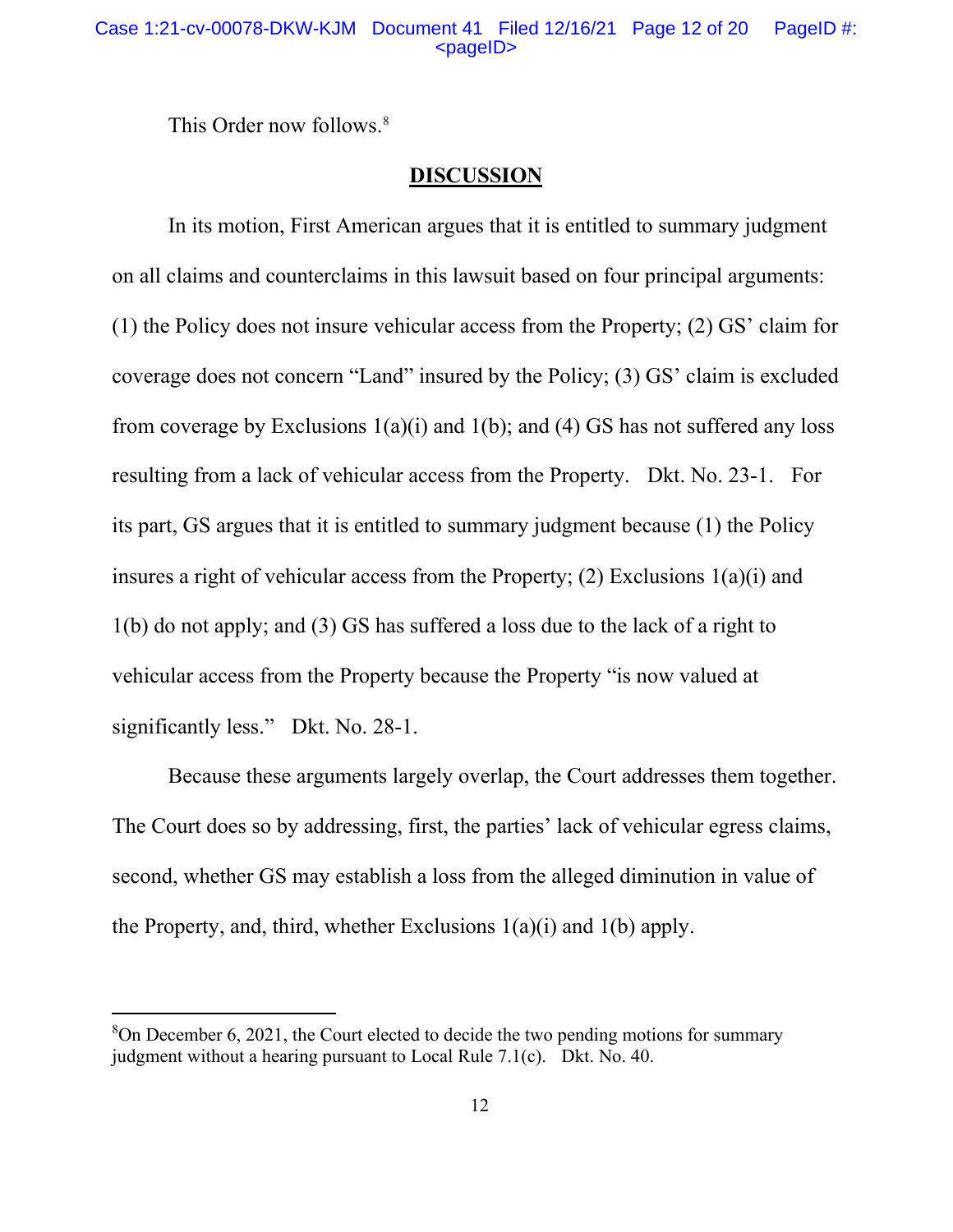## **I. Coverage**

The parties' primary coverage dispute concerns the term "access" in the Policy. In short, it is undisputed that the Policy insures against "No right of access to and from the Land[]" and that GS' *vehicular* access *from* the Property is compromised because it is dependent on the owners of the Private Waipa Lane Parcels. 9 The parties, therefore, fight over whether the term "access" includes vehicular access. For the reasons discussed below, the Court finds that, because "access" is ambiguous in the Policy, the term must be construed against First American, as the insurer, to include vehicular access in the manner urged by GS.

Ordinarily, "the insured has the burden to prove that a loss is covered under the terms of the insurance policy." *Sentinel Ins. Co., Ltd. v. First Ins. Co. of Hawaii, Ltd.*, 875 P.2d 894, 909 n.13 (Haw. 1994). In doing so, the terms of the policy, including undefined terms, should be interpreted according to their "plain, ordinary, and accepted sense in common speech" unless a different meaning is intended. *Allstate Ins. Co. v. Pruett*, 186 P.3d 609, 617 (Haw. 2008). However, "because policies are contracts of adhesion and are premised on standard forms prepared by the insurer's attorneys," "they must be construed liberally in favor of the insured and any ambiguities must be resolved against the insurer." *Id*.

<sup>&</sup>lt;sup>9</sup>GS' access *to* the Property is not in dispute here.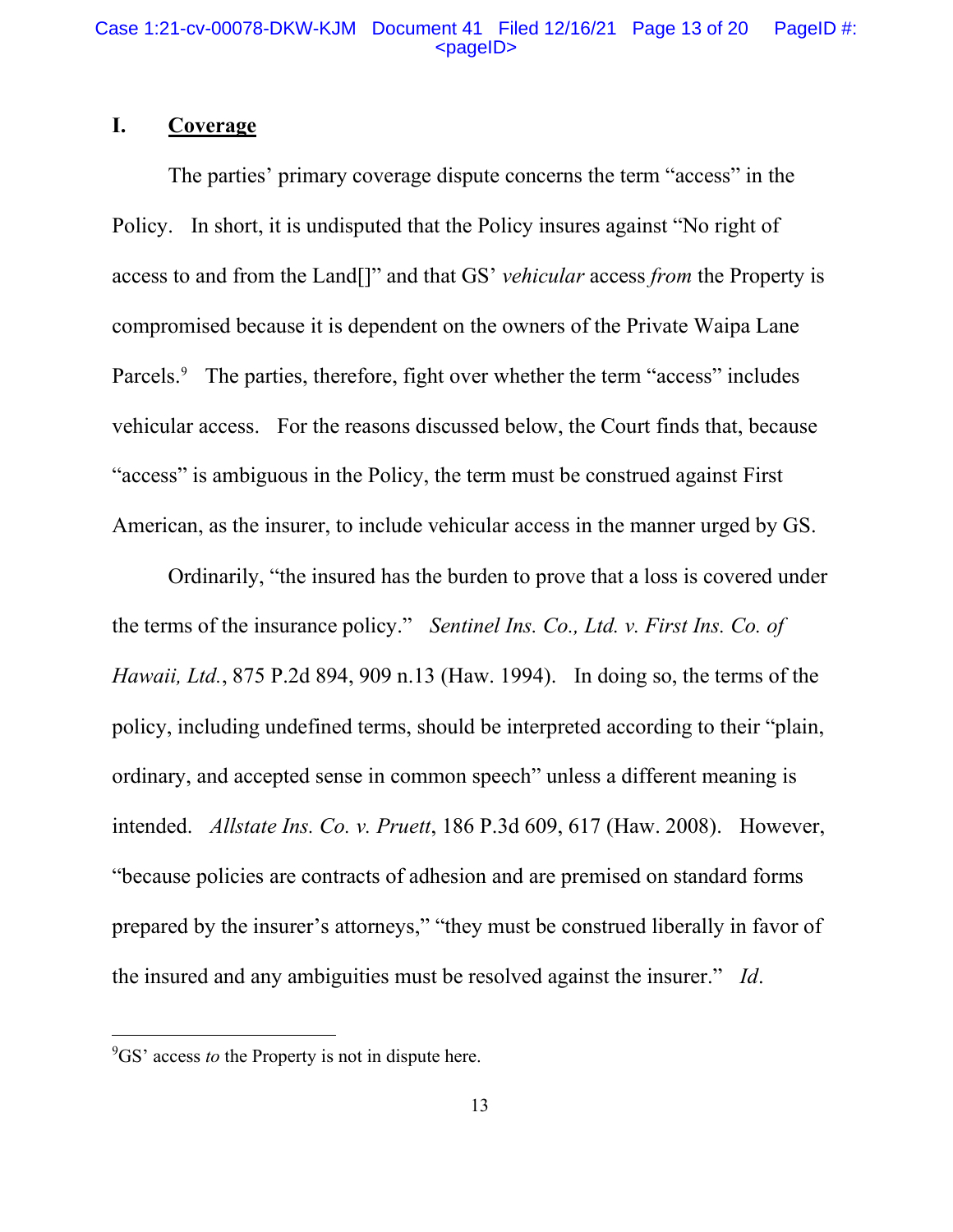#### Case 1:21-cv-00078-DKW-KJM Document 41 Filed 12/16/21 Page 14 of 20 PageID #: <pageID>

(quotation and citation omitted). In addition, the construction of a contract is a question of law. *Tri-S Corp. v. W. World Ins. Co.*, 135 P.3d 82, 98 (Haw. 2006).

Here, GS argues that it has suffered a loss because it lacks a right to vehicular access from the Property. First American, on the other hand, contends that vehicular access from the Property, in whatever form, is not covered under the Policy. In this light, to determine whether GS, as the insured, has met its burden of proving a covered loss under the Policy, the Court must interpret the meaning of "access" as used in the Policy. The Court finds that the plain, ordinary, and accepted meaning of access includes vehicular access. This is particularly so where, as here, the Property is a parcel in central Honolulu, surrounded by roadways, and dependent on vehicular traffic both before GS' acquisition and now. *See Allstate Ins.*, 186 P.3d at 617 (stating that "the rule is that policies are to be construed in accord with the reasonable expectations of a layperson[]") (quotation and citation omitted). Conversely, the Policy cannot be limited to insuring pedestrian access, as First American asserts, because insuring pedestrian access in Honolulu's urban sprawl would be virtually meaningless. In this environment, it is difficult to conceive of how property would not have pedestrian access and where insurance would therefore be of any value. If insuring "access" is to have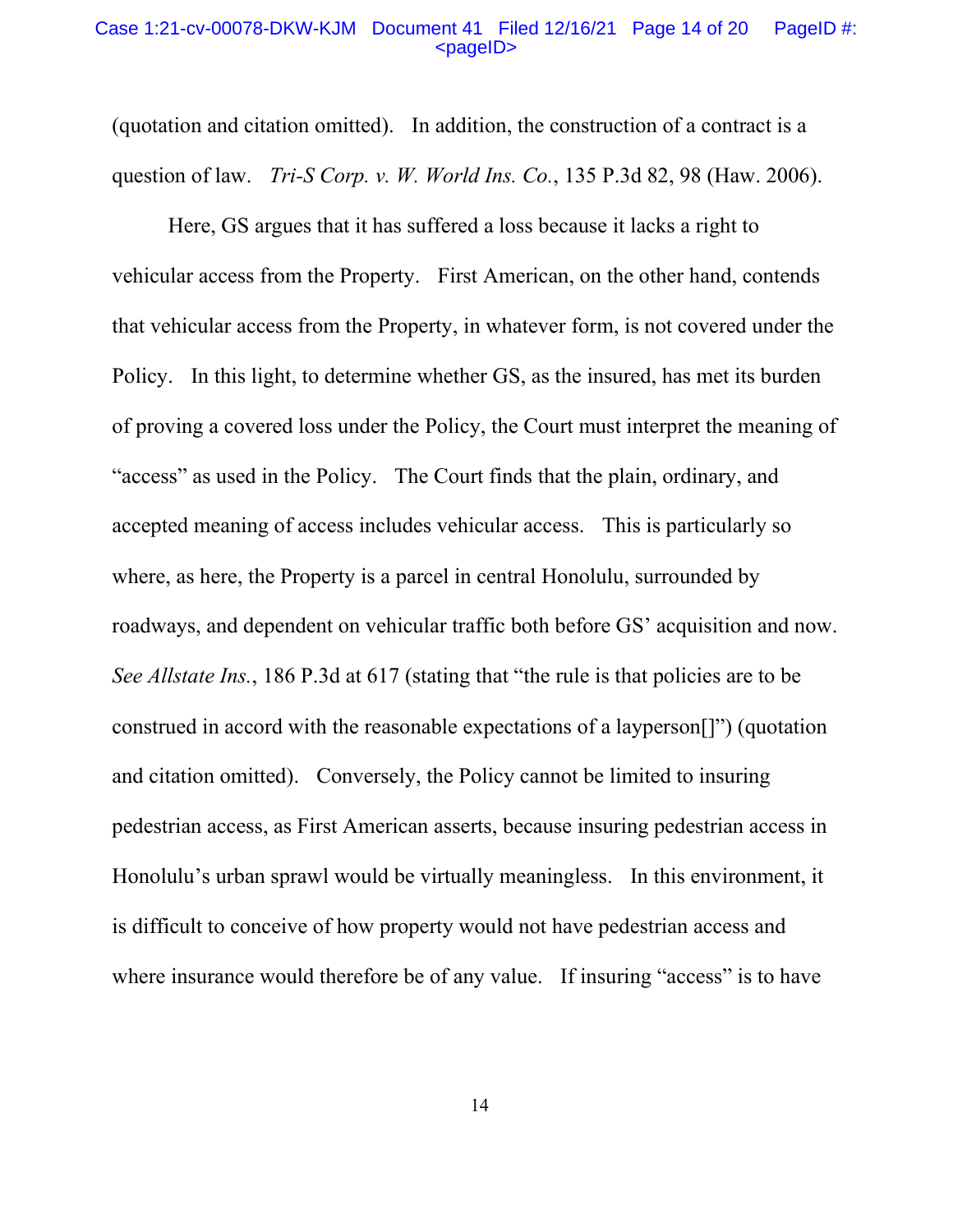#### Case 1:21-cv-00078-DKW-KJM Document 41 Filed 12/16/21 Page 15 of 20 PageID #:  $<$ pageID $>$

any meaning in this context, in other words, it must be insuring access beyond that of the pedestrian variety.

First American contends otherwise, citing non-binding caselaw and Black's Law Dictionary (Black's). *See* Dkt. No. 23-1 at 15 & n.7. Black's defines "access" as "[a] right, opportunity, or ability to enter, approach, pass to and from, and communicate with[.]" Black's Law Dictionary 16 (10th ed. 2014). While the Court does not take issue with the use of Black's as a reference, *see Allstate Ins.*, 186 P.3d at 618 (using Black's for its definition of "person"), or the accuracy of First American's quote, this definition does nothing to resolve the debate.<sup>10,11</sup>

First American further contends that "access" does not include vehicular access because the company offers "optional additional coverage" that specifically insures for the lack of "vehicular and pedestrian access," coverage which GS did not buy. Dkt. No. 23-1 at 15. This argument, however, proves the point of the ambiguity in the Policy.12 Notably, immediately prior to making this argument,

 $10$ In defining "access," Black's gives as an illustration "access to the courts[.]" Although not wishing to dwell, the Court doubts that "access to the courts" is the most apt illustration of the plain, ordinary, and accepted meaning of "access" as used in the Policy−a title insurance policy. <sup>11</sup>Similarly, beyond being non-binding, the caselaw cited by First American is not particularly helpful in that context matters. With that in mind, the case that First American spends great effort attempting to distinguish – *Marriot Fin. Servs. v. Capital Funds, Inc*., 217 S.E.2d 551 (N.C. 1975) – is as factually close to this one as any on which First American relies. <sup>12</sup>Moreover, there is no evidence that this "optional" coverage was ever explained or offered to GS, and GS specifically denies that it was. Dkt. No. 33 at 17.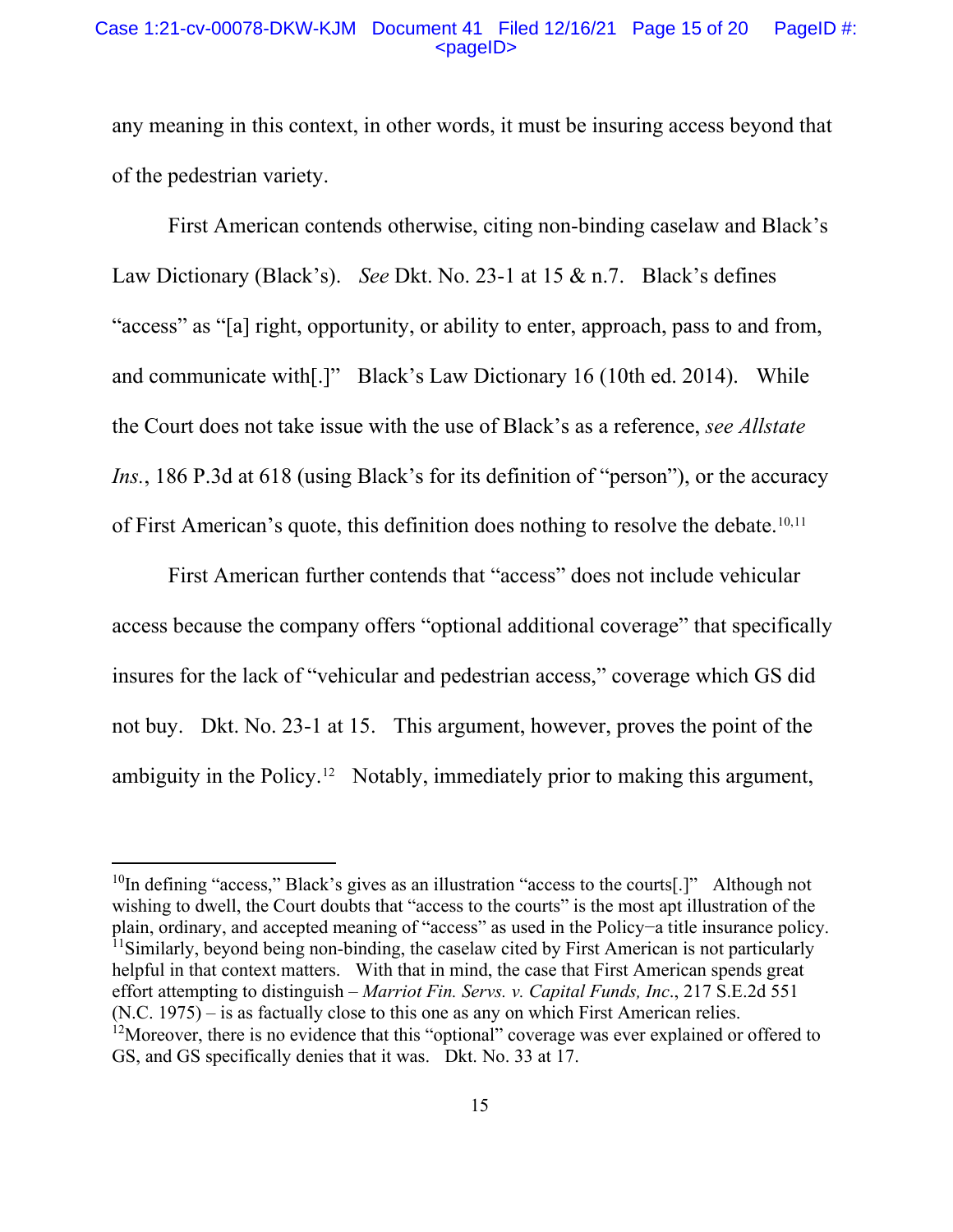#### Case 1:21-cv-00078-DKW-KJM Document 41 Filed 12/16/21 Page 16 of 20 PageID #: <pageID>

First American also asserted that "access" under the Policy *includes* pedestrian access. *Id*. That cannot be the case, though, if First American's assertion about its "optional additional coverage" is to be taken seriously. In other words, if the optional coverage means that "access" cannot possibly include vehicular access, the same must be true for pedestrian access, given that the optional coverage insures *both*. At best, this argument simply begs the question of what "access" the Policy insures – air, water, underground, vehicular. Each (and others) are all possibilities. When that is the case, the Court has little problem finding the term ambiguous.

As a result, because First American is the insurer, the Court construes the ambiguous term "access" in favor of GS, and finds that it includes vehicular access. *See Gov't Emps. Ins. Co. v. Franklin for Franklin*, 662 P.2d 1117, 1119 (Haw. 1983). GS is therefore entitled to summary judgment on this issue, while First American is not.

# **II. Loss**

Both First American and GS argue that they are entitled to summary judgment with respect to the issue of loss. First American argues that, even if a lack of vehicular access is insured under the Policy, GS has not sustained any loss or damage as a result. Dkt. No. 23-1 at 20-23. First American asserts that this is

16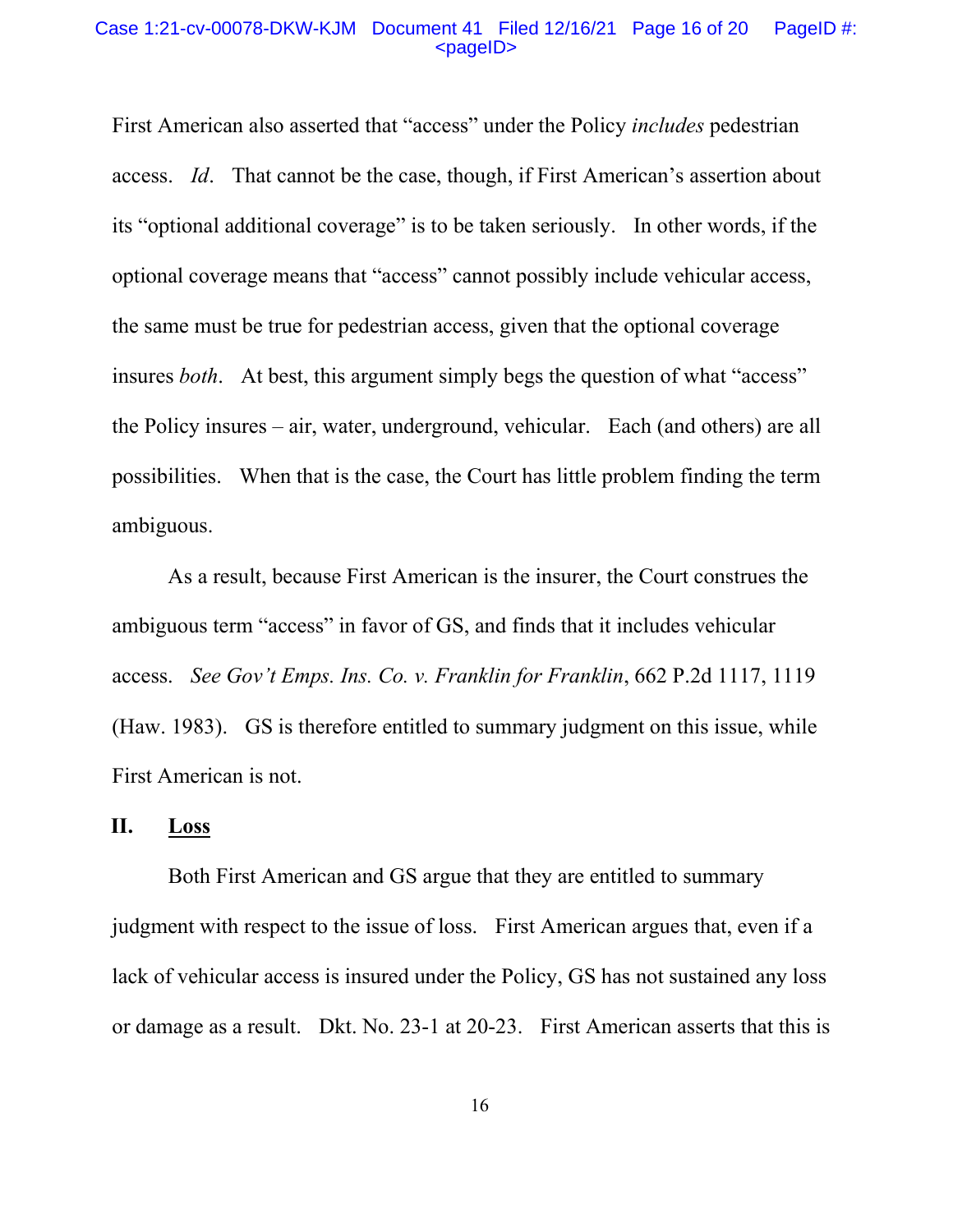#### Case 1:21-cv-00078-DKW-KJM Document 41 Filed 12/16/21 Page 17 of 20 PageID #: <pageID>

because GS' access to the Private Waipa Lane Parcels has never been restricted and any suggestion that access might be restricted at some point in the future is speculative. *Id.* at 21-23. For its part, GS does not dispute that it has never been restricted from using the Private Waipa Lane Parcels. Dkt. No. 34 at ¶ 9 (admitting PCSF at ¶ 9). Instead, GS contends that it has suffered loss because "the Property's value is significantly diminished by its lack of legal access…." Dkt. No. 33 at 25. In reply, First American reiterates that GS' use of the Private Waipa Lane Parcels has never been restricted. Dkt. No. 35 at 12-13. First American also asserts that GS' argument with respect to the value of the Property is misplaced because it "presumes" the Policy insures title to the Private Waipa Lane Parcels. *Id*. at 13-14.

The Court agrees with GS to the extent that, if the value of the Property has diminished due to restrictions on vehicular egress that were never disclosed, then GS would be able to show a loss insured by the Policy. *See* Owner's Policy of Title Ins. at 1 (Covered Risk 4), 4 ( $\sqrt{\frac{8(a)(ii)}}$ ). The Court, thus, disagrees with First American's arguments that any loss would be speculative or "presumes" the Policy insures title to the Private Waipa Lane Parcels. Put simply, if the value of the *Property* is diminished, then the Court fails to see why that would not be a loss insured by the Policy when First American itself points out that the *Property* is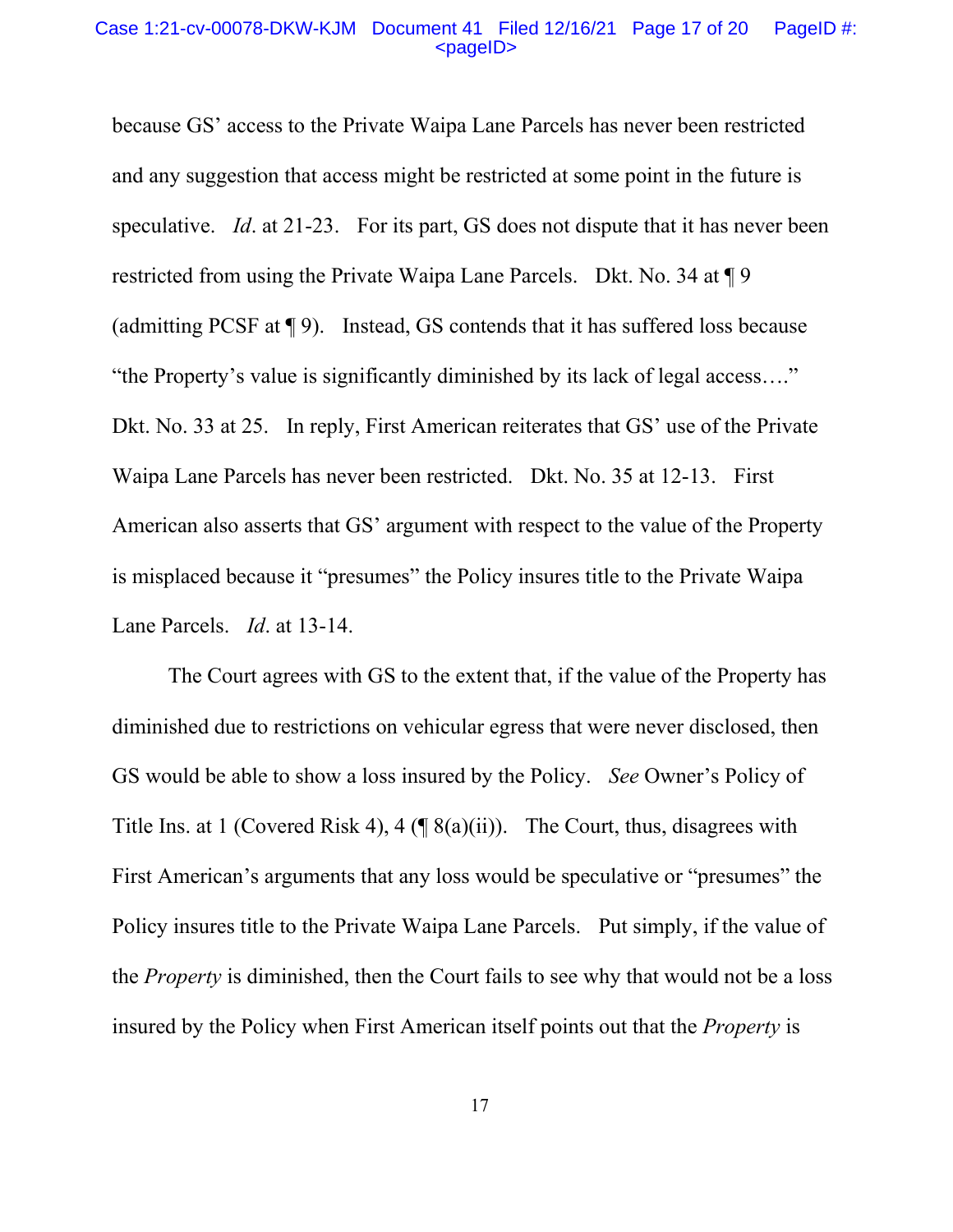insured. *See* PCSF at ¶ 13. This is so even if the reason for the diminution in value is in some way related to the Private Waipa Lane Parcels being privately owned.13

As a result, the Court denies First American's request for summary judgment with respect to this issue. To the extent GS seeks summary judgment to determine whether a diminution in value to the Property due to a covered risk is a loss insured by the Policy, summary judgment is granted in GS' favor.<sup>14</sup>

## **III. Government Exclusions**

 $13$ For a similar reason, the Court disagrees with First American's argument, with respect to its fourth claim, that the meaning of "Land" under the Policy warrants summary judgment in First American's favor. First American accepts that "Land" under the Policy means the *Property*. PCSF at ¶ 13. Thus, any alleged loss in value of the *Property* would also be a loss in the value of the "Land."

<sup>&</sup>lt;sup>14</sup>Although GS purports *not* to be seeking summary judgment with respect to "the exact amount" of diminution in value[,]" GS has submitted evidence it alleges shows that the Property's value has diminished. Dkt. No. 33 at 25. This evidence, however, shows no such thing. As an initial matter, in its concise statement of facts, GS fails to properly present facts in this regard. Notably, instead of following Local Rule 56.1(b) by actually presenting *facts*, GS simply states: "Expert Report of Ted Yamamura[]" and "Expert Report of Richard Lau." DCSF at ¶¶ 34-35. At best, this is lazy in the extreme. As important, when the purported expert reports are reviewed, they provide little insight into whether the *Property's* value has diminished. As for Lau's report, there is no evidence that, simply because a lender may not approve a loan secured by the Property, its value has been diminished. *See* Dkt. No. 29-14 at 4-5. As for Yamamura's report, it is partly based on "data on landlocked property…." Dkt. No. 29-12 at 1. There is no explanation, however, how any of that data is relevant to the valuation of the Property. As far as the Court can tell, the data appears irrelevant, given that none of it concerns property on Oahu (let alone central Honolulu), and there is no explanation of how the properties being compared are, in fact, comparable. *See id*. at 3.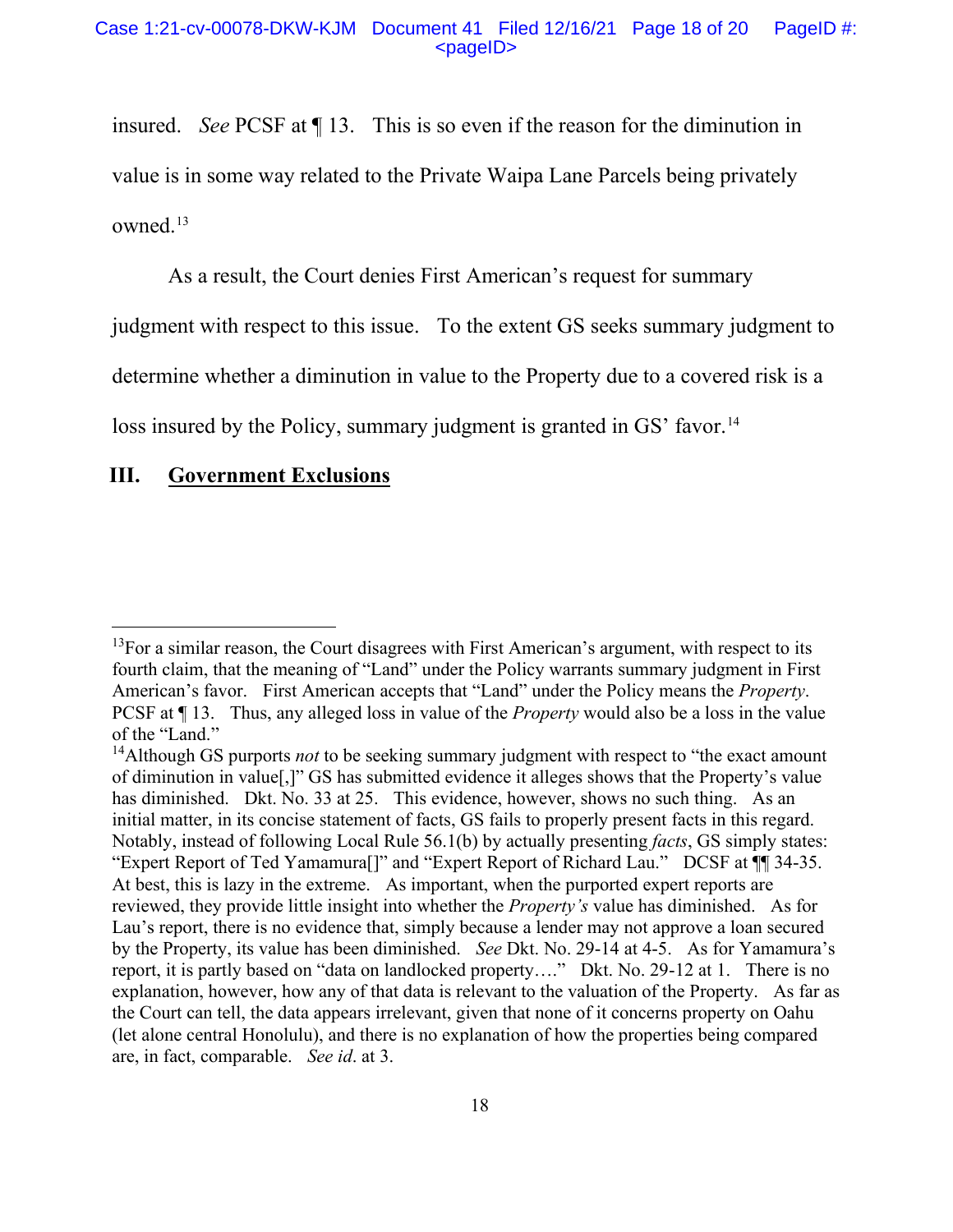#### Case 1:21-cv-00078-DKW-KJM Document 41 Filed 12/16/21 Page 19 of 20 PageID #:  $<$ pageID $>$

First American argues that the loss GS allegedly suffered is exempt from coverage under Exclusions  $1(a)(i)$  and  $1(b)$ . Dkt. No. 23-1 at  $18-20$ <sup>15</sup>

In light of the preceding discussion, resolution of this issue is straightforward. First American's argument is premised on GS suffering loss "by way of the Notice...." The Notice, however, is not the basis for GS' alleged loss. Instead, as just discussed, the basis for GS' loss−the alleged diminution in value of the Property−is GS' lack of a right to vehicular access from the Property. Thus, while GS may or may not have learned of its lack of a right to vehicular access from the Notice, it is not the Notice that has caused the alleged diminution in value. In this light, neither governmental regulation nor police power, Exclusions  $1(a)(i)$  and  $1(b)$ , is implicated here.

As a result, to the extent set forth above, GS is entitled to summary judgment on this issue, while First American is not.

<sup>&</sup>lt;sup>15</sup>First American also asserts that Honolulu has "withdrawn" the requirement that CAGC show a legal right to access the Private Waipa Lane Parcels. Dkt. No. 23-1 at 9, 18-19. The only *evidence* to support this statement, however, is an email from Jordan Dildy. *See* PCSF at ¶ 24 (citing Dkt. No. 24-6). That email, however, never mentions the word "withdrawn" or the stated requirement. *See generally* Dkt. No. 24-6. Nor does it set forth Mr. Dildy's purported authority. Therefore, on this record, the Court cannot find that the requirement has been "withdrawn," as First American contends.